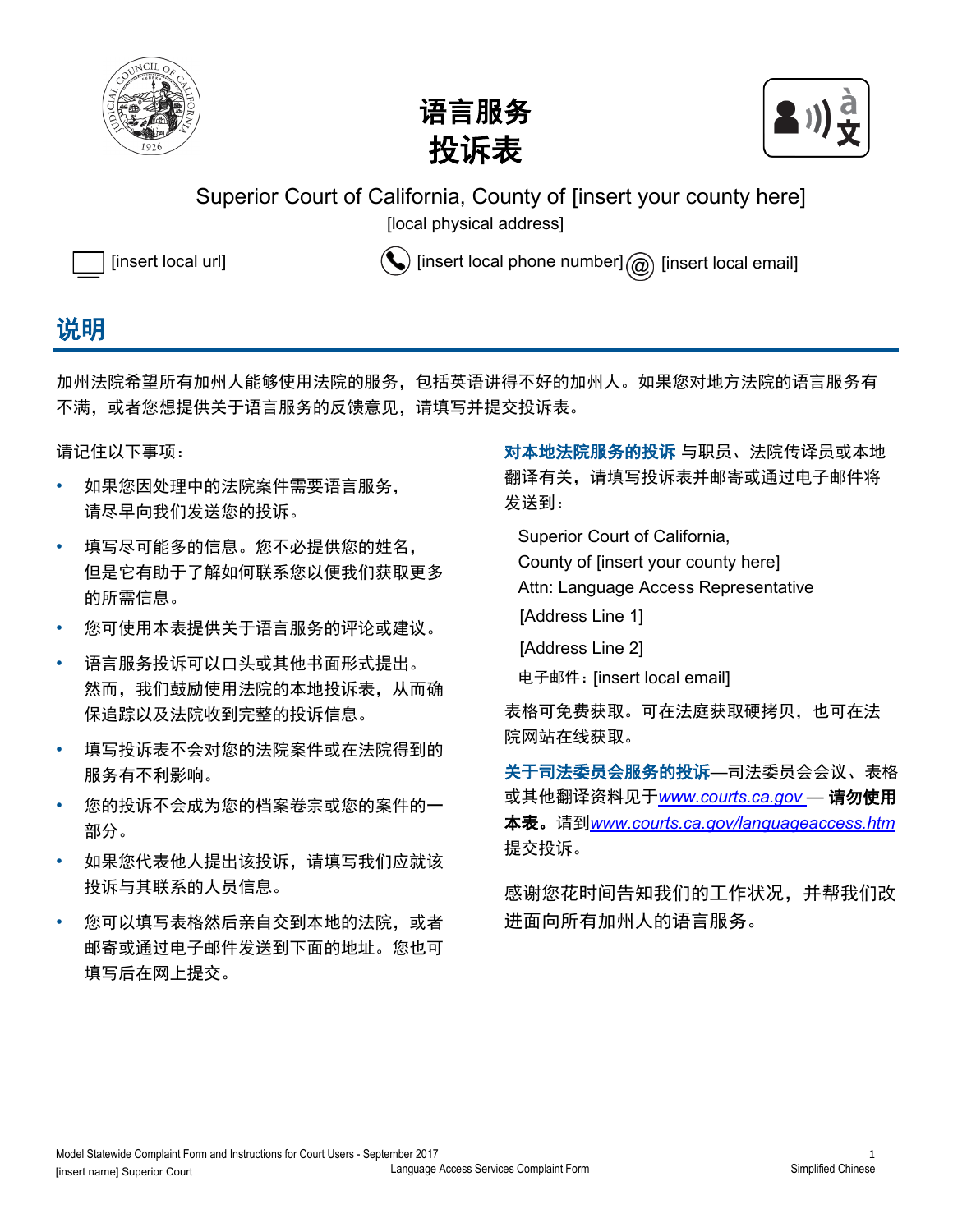

填写本表投诉加州法院的语言服务。尽可能提供最 多详情。如果您不想提供您的姓名或联系信息, 您不必提供。但这将帮助我们调查您的投诉。

您的投诉不会成为您的档案卷宗的一部分。如果您对 您的案件结果有所投诉,请勿使用本表。

如果您想提供其他评论和建议 (不是投诉),请填写本 表第二部分"向我们提供反馈意见"。

| 投诉人信息:                                                               | 如果您为他人填写本表,请在下方提供您的联系<br>信息:                      |
|----------------------------------------------------------------------|---------------------------------------------------|
|                                                                      | 今天的日期._____ <b>_____________________</b> ___      |
|                                                                      |                                                   |
|                                                                      | 地址:_____ <b>____________________________</b> ____ |
| 您讲的第一语言:___________________________________<br>最佳联系方法: □邮件 □电子邮件 □电话 | .<br>@) 电子邮件:_________________________________    |
|                                                                      | 最佳联系方法: □邮件 □电子邮件 □ 电话                            |

## 第一部分 描述投诉

| 勾选并填写所有适用项目。                               |                                                 |
|--------------------------------------------|-------------------------------------------------|
| 我要求一名传译员但没有得到。                             |                                                 |
|                                            |                                                 |
|                                            |                                                 |
|                                            |                                                 |
| 案件编号 (如有):________________________________ |                                                 |
| 我对传译员的服务不满意。                               |                                                 |
|                                            |                                                 |
|                                            | <u>传译员服务日期:___________________________</u>      |
|                                            | <u> 案件编号 (如有):_____________________________</u> |
|                                            |                                                 |
|                                            |                                                 |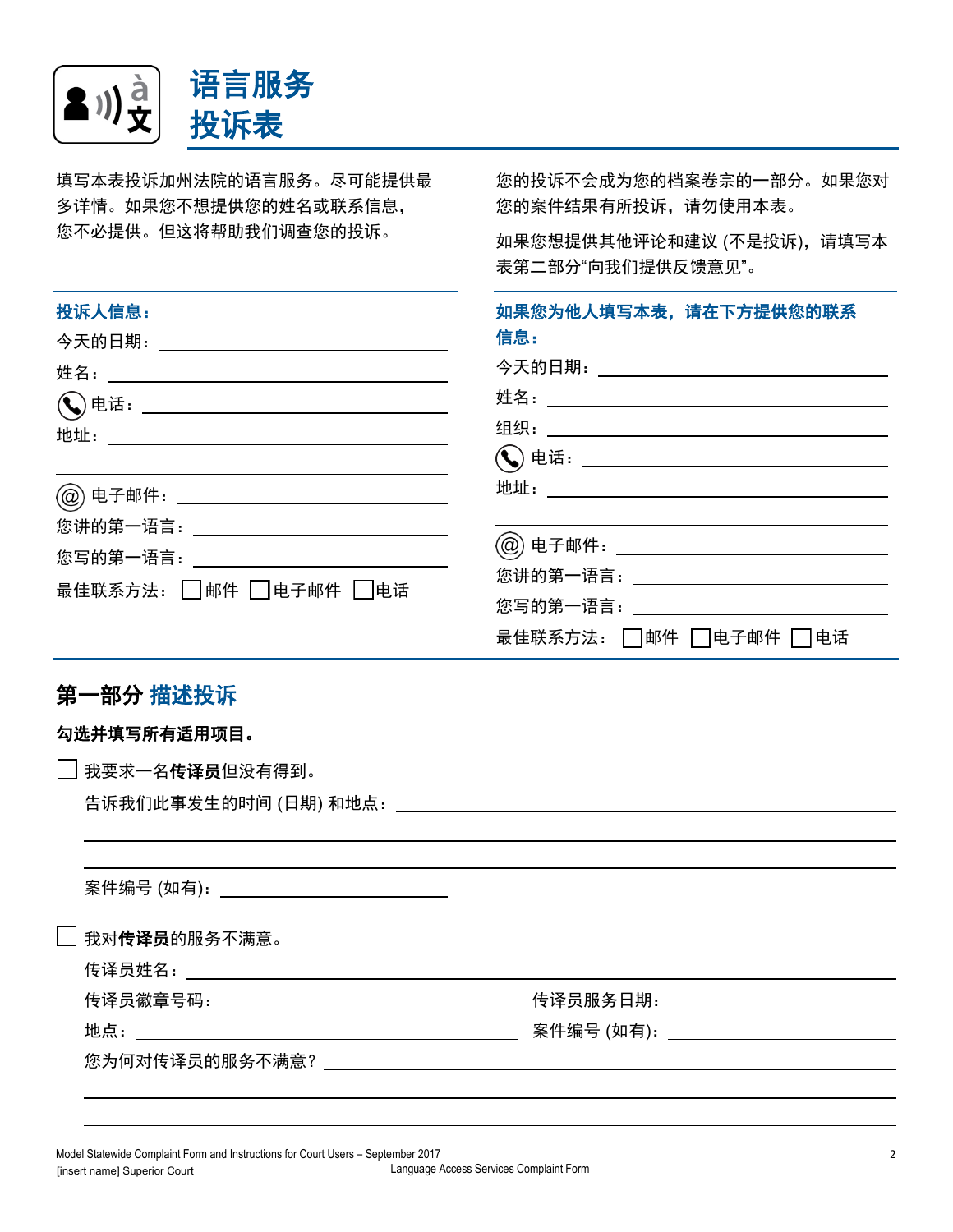| 语言服务相关的 <b>法院职员</b> 的其他问题。 |
|----------------------------|
|                            |
|                            |
|                            |
|                            |
|                            |
| □ 我需要的表格没有翻成我的语言。          |
|                            |
| □ 我需要的 <b>信息</b> 没有翻成我的语言。 |
|                            |
| 我收到的表格或信息译文有 <b>错误</b> 。   |
|                            |
| □ 语言服务相关的其他投诉。             |
| 您是否向其他机构投诉过该问题? □是 □否      |
|                            |
|                            |
|                            |
|                            |
|                            |
|                            |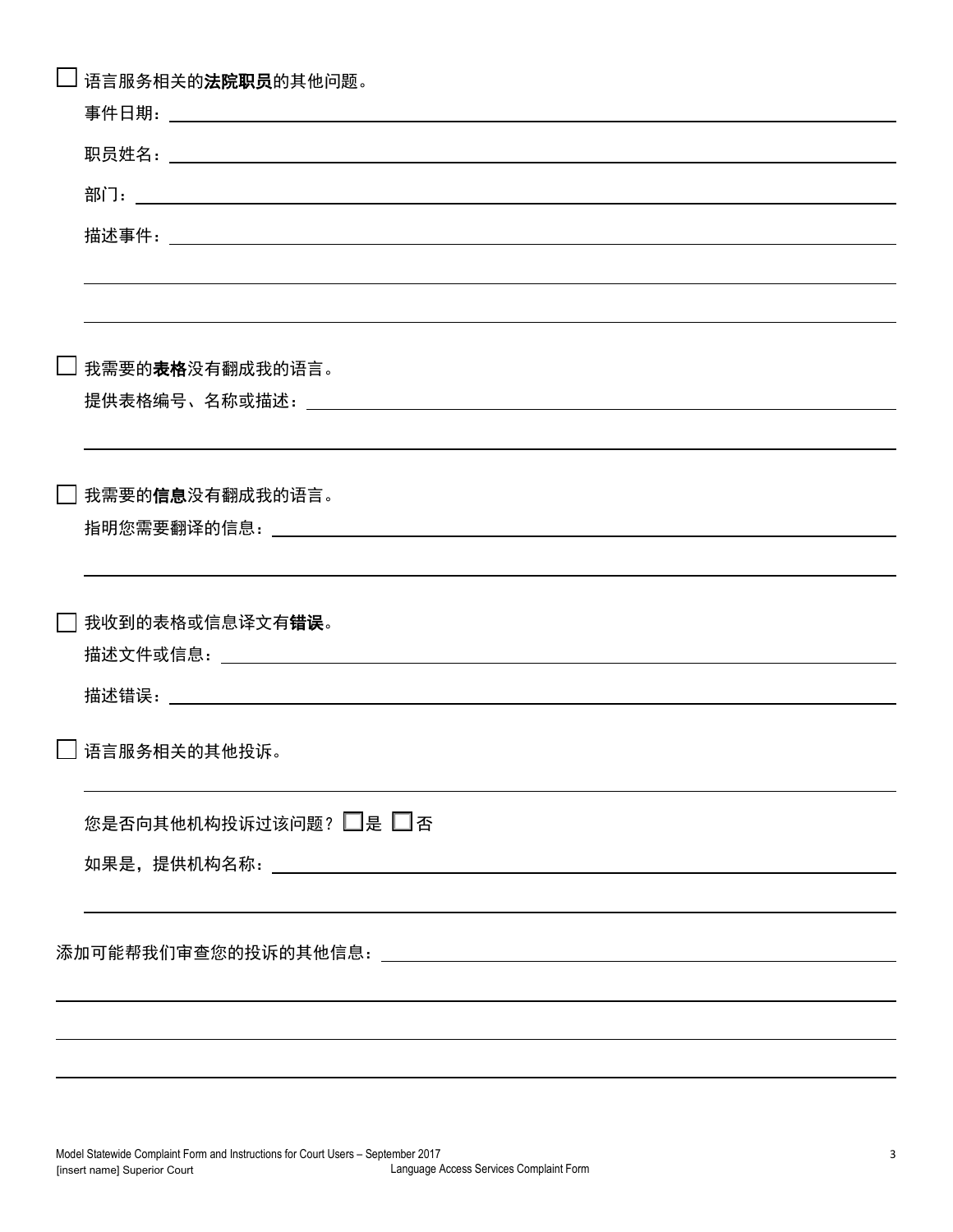## 第二部分向我们提供反馈意见

| 其他评论或建议:                                                                                      |
|-----------------------------------------------------------------------------------------------|
|                                                                                               |
|                                                                                               |
|                                                                                               |
|                                                                                               |
|                                                                                               |
| 谢谢。我们将在收到本表60日内与您联系。                                                                          |
| 您可以填写表格然后亲自交到本地的法院, 或者邮寄或通过电子邮件发送到下面的地址。                                                      |
| Superior Court of California, County of [insert your county here]<br>[local physical address] |
| [insert local url]                                                                            |
| [insert local phone number]                                                                   |
| [insert local email]                                                                          |